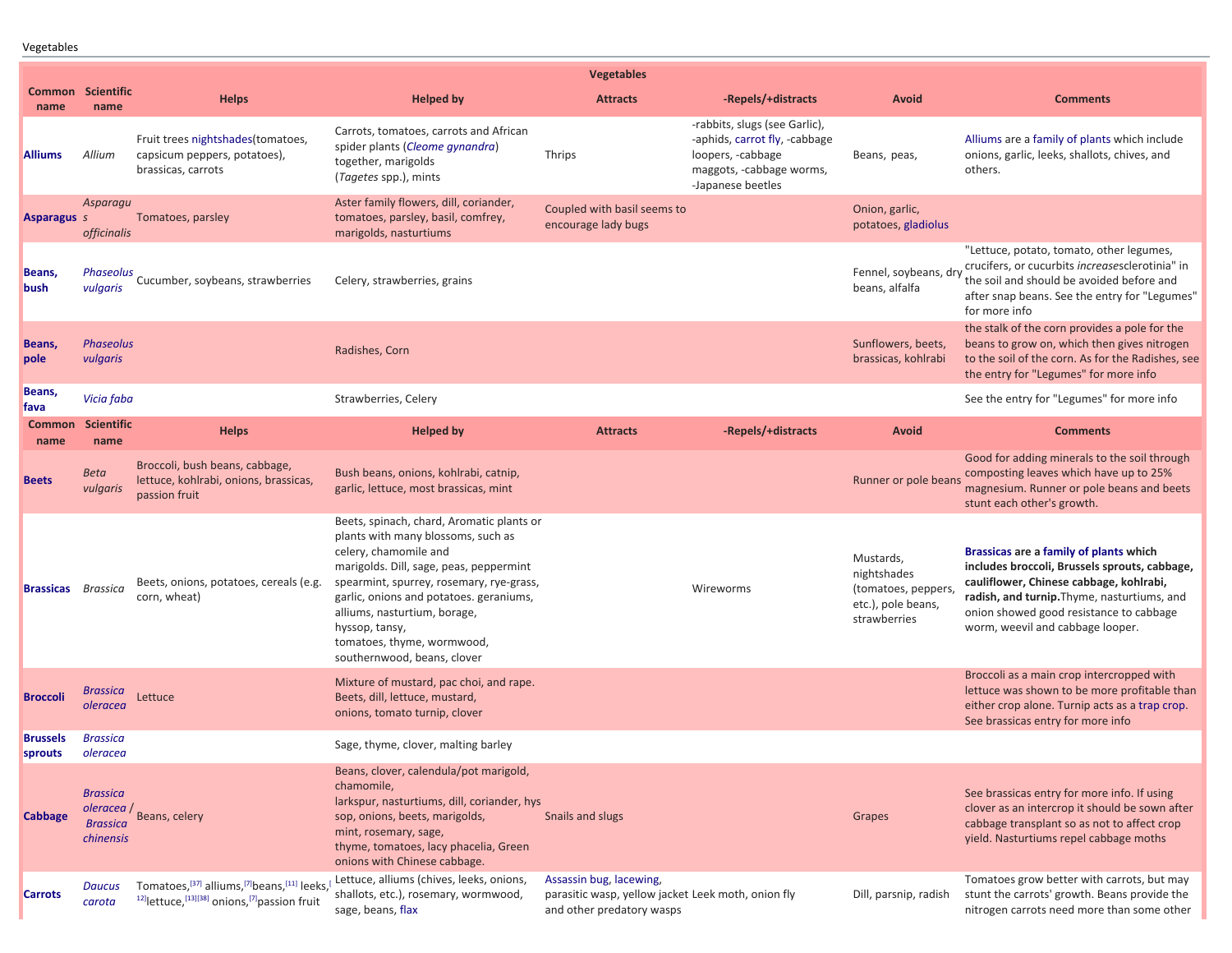|                                                        |                           |                                                                                                                                                                          |                                                                                                                                                                                                                       |                  |                        |                           | vegetables. Aromatic companion plants<br>repel carrot fly. Sage, rosemary, and radishes<br>are recommended by some as companion<br>plants, but listed by others as incompatible.<br>Alliums inter-planted with carrots confuse<br>onion and carrot flies. For the beneficial<br>insect-attracting properties of carrots to work,<br>they need to be allowed to flower; Otherwise,<br>use the wild carrot, Queen Anne's Lace, for<br>the same effect. Flax produces an oil that may<br>protect root vegetables like carrots from some<br>pests.<br>One row of spinach alternating at 60 cm from |
|--------------------------------------------------------|---------------------------|--------------------------------------------------------------------------------------------------------------------------------------------------------------------------|-----------------------------------------------------------------------------------------------------------------------------------------------------------------------------------------------------------------------|------------------|------------------------|---------------------------|------------------------------------------------------------------------------------------------------------------------------------------------------------------------------------------------------------------------------------------------------------------------------------------------------------------------------------------------------------------------------------------------------------------------------------------------------------------------------------------------------------------------------------------------------------------------------------------------|
| <b>Cauliflowe</b> Brassica                             | oleracea                  | Beans, celery, spinach, peas                                                                                                                                             | Mixture of Chinese cabbage, marigolds,<br>rape, and sunflower. Spinach, peas                                                                                                                                          |                  |                        |                           | each row of cauliflower proved mutually<br>beneficial. [citation needed] See brassicas for more<br>info. See peas regarding their mutualism with<br>cauliflower.                                                                                                                                                                                                                                                                                                                                                                                                                               |
| <b>Celery</b>                                          | Apium<br>s                | graveolen Bush beans, brassicas, cucumber                                                                                                                                | Cosmos, daisies, snapdragons, leeks,<br>tomatoes, cauliflower, cabbage, bush<br>beans                                                                                                                                 |                  | Whiteflies             | Corn, aster flowers       | Aster flowers, can transmit the aster yellows<br>disease                                                                                                                                                                                                                                                                                                                                                                                                                                                                                                                                       |
| <b>Common</b><br>name                                  | <b>Scientific</b><br>name | <b>Helps</b>                                                                                                                                                             | <b>Helped by</b>                                                                                                                                                                                                      | <b>Attracts</b>  | -Repels/+distracts     | Avoid                     | <b>Comments</b>                                                                                                                                                                                                                                                                                                                                                                                                                                                                                                                                                                                |
| <b>Chard</b>                                           | <b>Beta</b><br>p. cicla   | vulgarisss Brassicas, passion fruit                                                                                                                                      |                                                                                                                                                                                                                       |                  |                        |                           |                                                                                                                                                                                                                                                                                                                                                                                                                                                                                                                                                                                                |
| Corn /<br><b>Maize</b>                                 |                           | Zea mays Beans cucurbits, soybeans, tomatoes                                                                                                                             | Sunflowers, dill, legumes (beans, peas,<br>soybeans etc.), peanuts,<br>cucurbits, clover, amaranth, white<br>geranium, pigweed, lamb's quarters,<br>morning glory, parsley, and potato, field<br>mustard, Sudan grass |                  |                        | Tomato, celery            | Provides beans with a trellis, is protected from<br>predators and dryness by cucurbits, in<br>the three sisters technique                                                                                                                                                                                                                                                                                                                                                                                                                                                                      |
| <b>Cucumber</b>                                        | Cucumis<br>sativus        | Beans, [11][21] kohlrabi, [22] lettuce <sup>[13]</sup>                                                                                                                   | Kohlrabi, nasturtiums, radishes,<br>marigolds, sunflowers,<br>peas, beans, chamomile, beets, carrots, Beneficial for ground<br>dill, onions, garlic, amaranth<br>(Amaranthus cruentus), celery, Malabar<br>spinach    | beetles          | Raccoons, ants         | Potato, aromatic<br>herbs | Sow 2 or 3 radish seeds in with cucumbers to<br>repel cucumber beetles. One study showed a<br>75% reduction in cucumber beetles with the<br>concurrent seeding of amaranth. Various<br>sprays from lettuce, asparagus, Malabar<br>spinach, and celery were found to reduce<br>whiteflies. See cucurbits entry for more info                                                                                                                                                                                                                                                                    |
| <b>Cucurbits</b>                                       | Cucurbita<br>ceae         | Corn                                                                                                                                                                     | Corn, grain sorghum                                                                                                                                                                                                   |                  |                        |                           | Cucurbits are a family of plants that includes<br>melons, cucumbers, gourds, pumpkins, and<br>squash                                                                                                                                                                                                                                                                                                                                                                                                                                                                                           |
| <b>Eggplant o</b> Solanum<br>r Aubergin melongen fruit | $\alpha$                  | Beans, peppers, tomatoes, passion                                                                                                                                        | Marigolds, catnip, dill, redroot<br>pigweed, green beans, tarragon, mints,<br>thyme                                                                                                                                   |                  |                        |                           | Marigolds will deter nematodes.                                                                                                                                                                                                                                                                                                                                                                                                                                                                                                                                                                |
| Kohlrabi                                               | <b>Brassica</b><br>odes   | oleracea Onion, beets, aromatic plants,<br>v. gongyl cucumbers                                                                                                           | Beets, cucumbers                                                                                                                                                                                                      |                  |                        |                           | See Brassicas entry for more info                                                                                                                                                                                                                                                                                                                                                                                                                                                                                                                                                              |
| Leek                                                   | <b>Allium</b><br>orrum    | ampelopr Carrots, <sup>[13]</sup> celery, <sup>[22]</sup> onions, <sup>[22]</sup> tomato, <sup>[</sup> Carrots clover,<br>asumv. $p^{-52}$ passion fruit <sup>[23]</sup> |                                                                                                                                                                                                                       |                  |                        | Swiss chard               | See Alliums entry for more info                                                                                                                                                                                                                                                                                                                                                                                                                                                                                                                                                                |
| <b>Legumes</b>                                         |                           | Beets, lettuce, okra, potato, spinach,<br>Phaseolus dill, cabbage, carrots, chards,<br>and Vicia eggplant, peas, tomatoes,<br>brassicas, corn, cucumbers, grapes         | Summer savory,<br>beets, cucumbers, borage, cabbage,<br>carrots, cauliflower, corn, larkspur,<br>lovage, marigolds, mustards, radish,                                                                                 | Snails and slugs | Colorado potato beetle | Alliums, gladiolas        | Hosts nitrogen-fixing bacteria, a good fertiliser<br>for some plants, too much for others.<br>Rosemary and peppermint extracts are used in<br>organic sprays for beans. Summer savory and<br>potatoes repel bean beetles.                                                                                                                                                                                                                                                                                                                                                                      |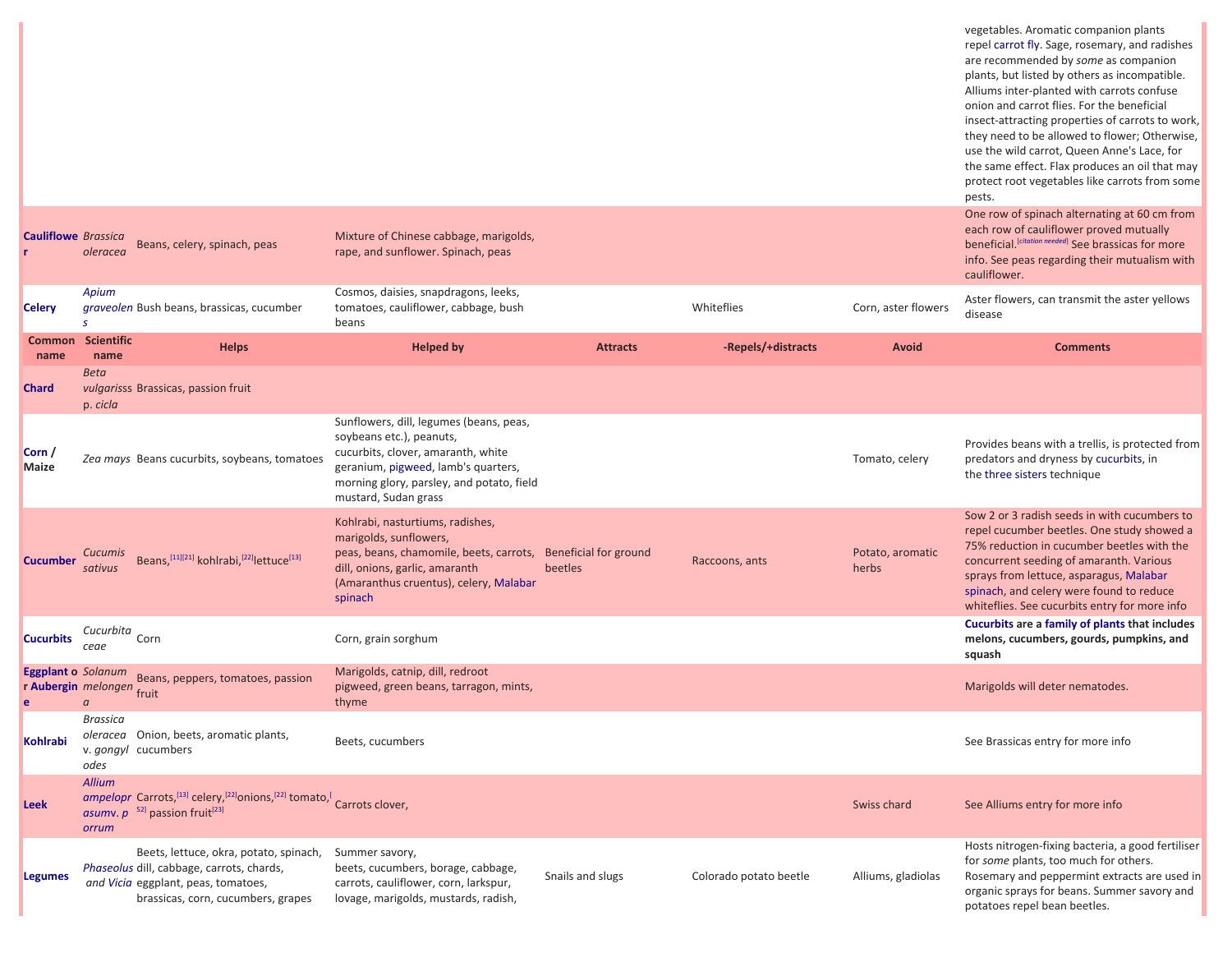|                                        |                                                   |                                                                                                                                                                          | potato, peppermint, rosemary, lettuce,                                                                                                                                                                                                                                                                                                     |                                   |                                       |                                                                |                                                                                                                                                                                                                                                                                                                                                                                                                                                                                                                                                                                         |
|----------------------------------------|---------------------------------------------------|--------------------------------------------------------------------------------------------------------------------------------------------------------------------------|--------------------------------------------------------------------------------------------------------------------------------------------------------------------------------------------------------------------------------------------------------------------------------------------------------------------------------------------|-----------------------------------|---------------------------------------|----------------------------------------------------------------|-----------------------------------------------------------------------------------------------------------------------------------------------------------------------------------------------------------------------------------------------------------------------------------------------------------------------------------------------------------------------------------------------------------------------------------------------------------------------------------------------------------------------------------------------------------------------------------------|
| Lettuce                                | Lactuca<br>sativa                                 | Beets, beans, okra, onions, radish,<br>broccoli, Carrots, passion fruit                                                                                                  | onion, squash, lacy phacelia<br>Radish, beets, [21] dill, [13][21] kohlrabi,<br>onions, [13][22][25] beans, [54]carrots, [13][38] cuc<br>umbers, [13] strawberries, [13] broccoli <sup>[26]</sup> thy Slugs and snails. <sup>[35]</sup><br>me, <sup>[25]</sup> nasturtiums, <sup>[25]</sup> alyssum, <sup>[60]</sup> cilantr<br>$O^{[60]}$ |                                   |                                       | Celery, cabbage,<br>cress, parsley                             | Mints (including hyssop, sage, and various<br>"balms") repel slugs, a bane of lettuce and<br>cabbages. [citation needed] Broccoli when<br>intercropped with lettuce was shown to be<br>more profitable then either crop alone.                                                                                                                                                                                                                                                                                                                                                          |
| <b>Mustard</b>                         | <b>Sinapis</b><br>alba                            | Beans, broccoli, cabbage, cauliflower,<br>fruit trees, grapes, radish, brussels<br>sprouts, turnips                                                                      |                                                                                                                                                                                                                                                                                                                                            |                                   | Various pests                         |                                                                | See Brassicas entry for more info. Mustard<br>acts as a trap crop in broccoli.                                                                                                                                                                                                                                                                                                                                                                                                                                                                                                          |
| <b>Common</b><br>name                  | <b>Scientific</b><br>name                         | <b>Helps</b>                                                                                                                                                             | <b>Helped by</b>                                                                                                                                                                                                                                                                                                                           | <b>Attracts</b>                   | -Repels/+distracts                    | <b>Avoid</b>                                                   | <b>Comments</b>                                                                                                                                                                                                                                                                                                                                                                                                                                                                                                                                                                         |
| <b>Nightshad</b> Solanace<br><b>es</b> | ae                                                |                                                                                                                                                                          | Carrots, alliums, mints (basil, oregano,<br>$etc.$ )                                                                                                                                                                                                                                                                                       |                                   |                                       | Beans, black walnuts,<br>corn, fennel, dill,<br>brassicas      | Nightshades are a family of plants which<br>include tomatoes, tobacco, chili peppers<br>(including bell peppers), potatoes, eggplant,<br>and others                                                                                                                                                                                                                                                                                                                                                                                                                                     |
| <b>Okra</b>                            | Abelmosc<br>hus<br>esculentu<br>S                 | Sweet potato, tomatoes, peppers                                                                                                                                          | Beans, lettuce, squash, sweet potato,<br>peppers                                                                                                                                                                                                                                                                                           |                                   |                                       |                                                                | Okra and sweet potato are mutually beneficial<br>when planted simultaneously.                                                                                                                                                                                                                                                                                                                                                                                                                                                                                                           |
| <b>Onion</b>                           | <b>Allium</b><br>cepa                             | Beets, beans, brassicas, cabbage,<br>broccoli, carrots, lettuce, cucumbers, strawberries,<br>peppers, passion fruit, strawberries.<br>Green onions with Chinese cabbage. | Carrots, beets, brassicas, dill, lettuce,<br>marigolds, mints, tomatoes, summer<br>savory, chamomile, pansy                                                                                                                                                                                                                                |                                   |                                       | Lentils, peas,                                                 | See Alliums entry for more info                                                                                                                                                                                                                                                                                                                                                                                                                                                                                                                                                         |
| <b>Parsnip</b>                         | sativa                                            | Pastinaca Fruit trees                                                                                                                                                    |                                                                                                                                                                                                                                                                                                                                            | A variety of predatory<br>insects |                                       |                                                                | The flowers of the parsnip plant left to seed<br>will attract a variety of predatory insects to<br>the garden, they are particularly helpful when<br>left under fruit trees, the predators attacking<br>codling moth and light brown apple moth. The<br>root also contains Myristricin, which is toxic to<br>fruit flies, house flies, red spider mite, pea<br>aphids, a simple blender made extraction of<br>three blended parsnips roots to one litre of<br>water through a food processor (not one for<br>preparing food) and left overnight, strained<br>and use within a few days. |
| Peas                                   | Pisum<br>sativum                                  | Brassicas, [10] turnip, [39] cauliflower, [39] ga Turnip, cauliflower, garlic, mints<br>$rlic,$ <sup>[39]</sup>                                                          |                                                                                                                                                                                                                                                                                                                                            |                                   | Colorado potato beetle <sup>[7]</sup> |                                                                | Peas when intercropped with turnips,<br>cauliflower, or garlic showed mutual<br>suppression of growth however their profit<br>per land area used was increased.                                                                                                                                                                                                                                                                                                                                                                                                                         |
| <b>Peppers</b>                         | Solanacea<br>e, Capsicu Okra <sup>[61]</sup><br>m |                                                                                                                                                                          | Beans, tomatoes,<br>marjoram, okra, geraniums, petunias,<br>sunflowers, onions, crimson clover, basil,<br>field mustard                                                                                                                                                                                                                    |                                   |                                       | Brussels sprouts,<br>etc.)                                     | Pepper plants like high humidity, which can be<br>helped along by planting with some kind of<br>dense-leaf or ground-cover companion, like<br>marjoram and basil; they also need direct<br>Beans, kale (cabbage, sunlight, but their fruit can be harmed by<br>it pepper plants grown together, or with<br>tomatoes, can shelter the fruit from sunlight,<br>and raises the humidity level. Sunflowers,<br>when in bloom at the right time, sheltered<br>beneficial insects which lowered thrips<br>populations.                                                                        |
| Potato                                 | Solanum<br>tuberosu<br>m                          | Brassicas, <sup>[5]</sup> beans, <sup>[55][56][57]</sup> corn, <sup>[13]</sup> peas<br>, <sup>[66]</sup> passion fruit <sup>[23]</sup>                                   | Horseradish, beans, dead nettle,<br>marigolds, peas, onion, garlic, thyme,<br>clover                                                                                                                                                                                                                                                       |                                   | Mexican bean beetle                   | Atriplex, carrot,<br>raspberries, squash,<br>sunflower, tomato | Horseradish increases the disease resistance<br>of potatoes. It repels the potato bug. Garlic<br>cucumber, pumpkin, was shown to be more effective than<br>fungicides on late potato blight. Peas were<br>shown to reduce the density of Colorado<br>potato beetles.                                                                                                                                                                                                                                                                                                                    |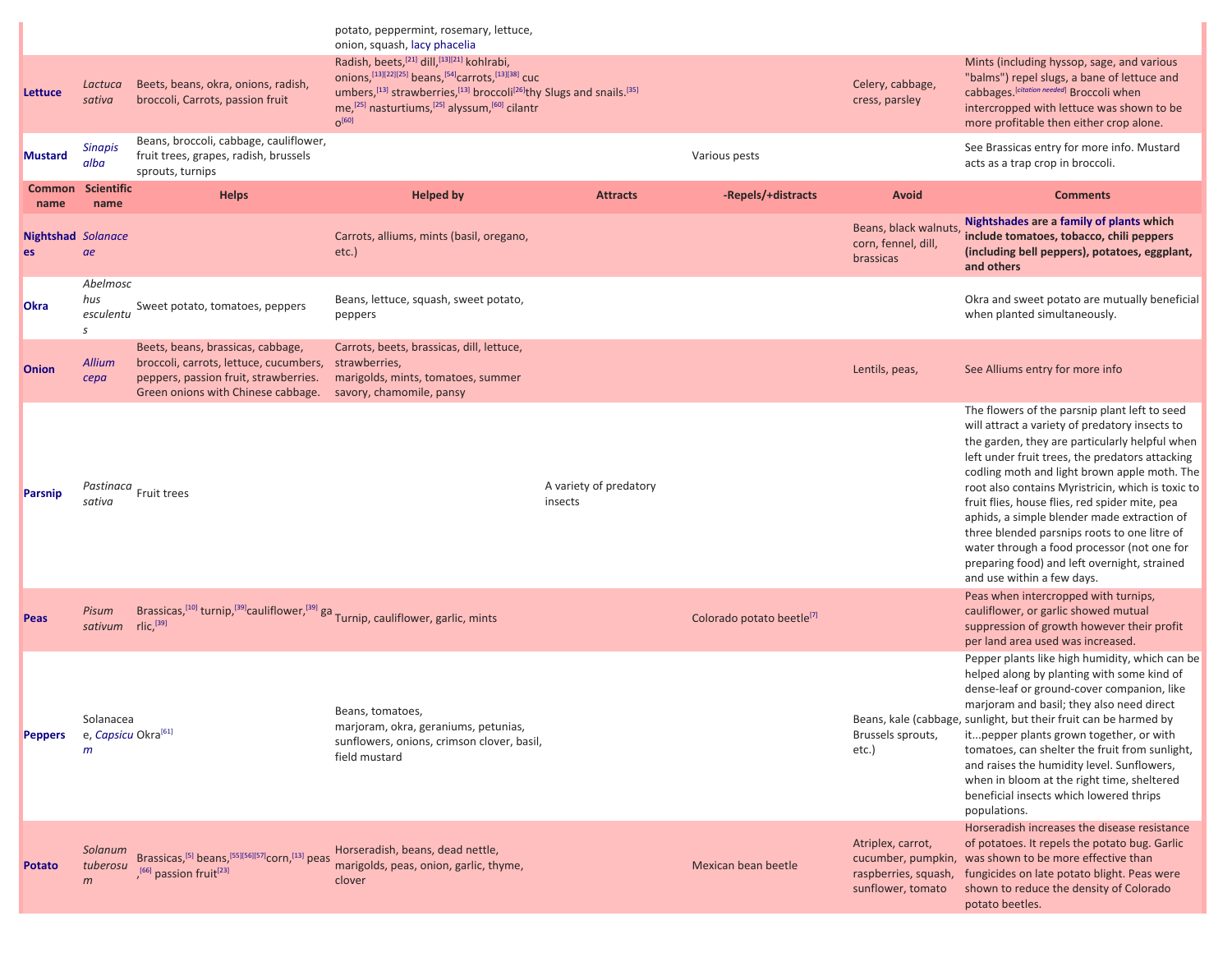| name                                      | <b>Common Scientific</b><br>name    | <b>Helps</b>                                                                                                                                               | <b>Helped by</b>                                                                                                                                                                                                                                                                            | <b>Attracts</b>         | -Repels/+distracts                                | <b>Avoid</b>                                                                                                           | <b>Comments</b>                                                                                                                                                                                                                                                                                                                                                                                                                                                                                                                                                                          |
|-------------------------------------------|-------------------------------------|------------------------------------------------------------------------------------------------------------------------------------------------------------|---------------------------------------------------------------------------------------------------------------------------------------------------------------------------------------------------------------------------------------------------------------------------------------------|-------------------------|---------------------------------------------------|------------------------------------------------------------------------------------------------------------------------|------------------------------------------------------------------------------------------------------------------------------------------------------------------------------------------------------------------------------------------------------------------------------------------------------------------------------------------------------------------------------------------------------------------------------------------------------------------------------------------------------------------------------------------------------------------------------------------|
| Pumpkin                                   | Cucurbita<br>pepo                   | Corn, [69] beans                                                                                                                                           | Buckwheat, Jimson weed, catnip,<br>oregano, tansy, radishes, nasturtiums                                                                                                                                                                                                                    | spiders, ground beetles |                                                   | Potatoes                                                                                                               | Radishes can be used as a trap crop against<br>flea beetles, cucurbita can be used in<br>the three sisters technique. Nasturtiums repel<br>squash bugs.                                                                                                                                                                                                                                                                                                                                                                                                                                  |
| <b>Radish</b>                             | sativus                             | Raphanus Squash <sup>[13]</sup> eggplant,<br>cucumber, [13] lettuce, [21] peas, [21] beans, Chervil, lettuce, nasturtiums<br>$[11][21]$ pole beans, $[11]$ |                                                                                                                                                                                                                                                                                             |                         | flea beetles, cucumber<br>beetles <sup>[21]</sup> | Grapes                                                                                                                 | Radishes can be used as a trap crop against<br>flea beetles. Radishes grown with lettuce taste<br>better.                                                                                                                                                                                                                                                                                                                                                                                                                                                                                |
| <b>Soybean</b>                            | Glycine<br>max                      |                                                                                                                                                            | Corn, snap beans, sunflower                                                                                                                                                                                                                                                                 |                         |                                                   |                                                                                                                        | A mixture of corn, mungbean, and sunflower<br>was found to rid soybeans of aphids. Snap<br>beans act as a trap crop for Mexican bean<br>beetles in soybeans.                                                                                                                                                                                                                                                                                                                                                                                                                             |
| <b>Spinach</b>                            | oleracea                            | Spinacia Brassicas, [18] cauliflower, [citation<br>needed] passion fruit <sup>[23]</sup>                                                                   | Strawberries, peas, beans, cauliflower                                                                                                                                                                                                                                                      |                         |                                                   |                                                                                                                        | The peas and beans provide natural shade for<br>the spinach. See cauliflower notes regarding<br>mutualism with spinach.                                                                                                                                                                                                                                                                                                                                                                                                                                                                  |
| <b>Squash</b>                             | Cucurbita<br>spp.                   | corn, beans, [54] okra, [54]                                                                                                                               | Beans, buckwheat, borage, catnip, tansy, Spiders, ground beetles<br>radishes, marigolds, nasturtiums                                                                                                                                                                                        |                         |                                                   |                                                                                                                        | Radishes can be used as a trap crop against<br>flea beetles, cucurbita can be used in<br>the three sisters technique. Marigolds and<br>nasturtiums repel squash bugs. Marigolds<br>repel cucumber beetles.                                                                                                                                                                                                                                                                                                                                                                               |
| <b>Sweet</b><br>potato                    | Ipomoea<br>batatas                  | Okra                                                                                                                                                       | Okra                                                                                                                                                                                                                                                                                        |                         |                                                   |                                                                                                                        | Okra and sweet potato are mutually beneficial<br>when planted simultaneously.                                                                                                                                                                                                                                                                                                                                                                                                                                                                                                            |
| Tomatoes lycopersic                       | Solanum<br>um                       | Brassicas, [10] broccoli, [27] cabbage, [10] cel<br>ery, [5] roses, [13] peppers, asparagus <sup>[70]</sup>                                                | Asparagus, basil, beans, bee balm<br>(Monarda), oregano, parsley, marigold,<br>alliums, garlic, leeks, celery, geraniums,<br>petunias, nasturtium, borage, coriander,<br>chives, corn, dill, mustard,<br>fenugreek, barley, carrots, eggplant,<br>mints, okra, sage, thyme, "flower strips" |                         | Asparagus beetle <sup>[70]</sup>                  | Black walnut,<br>alfalfa, corn,<br>fennel, chili peppers,<br>peas, dill, potatoes,<br>beetroot, brassicas,<br>rosemary | Black walnuts inhibit tomato growth, in fact<br>they are negative allelopathic to all<br>other nightshade plants (chili pepper, potato,<br>tobacco, petunia) as well, because it produces<br>a chemical called juglone. Dill attracts tomato<br>hornworm.<br>Growing tomatoes with Basil does not appear<br>to enhance tomato flavour but studies have<br>shown that growing them around 10 inches<br>apart can increase the yield of tomatoes by<br>about 20%. One study shows that growing chili<br>peppers near tomatoes in greenhouses<br>increases tomato whitefly on the tomatoes. |
| Turnips an rapaand<br>d rutabaga Brassica | <b>Brassica</b><br>napobras<br>sica | Peas, [39][70] broccoli <sup>[28]</sup>                                                                                                                    | Hairy vetch, peas                                                                                                                                                                                                                                                                           |                         |                                                   | hedge mustard,<br>knotweed                                                                                             | Turnips act as a trap crop for broccoli. See<br>peas regarding their mutualism with turnips.                                                                                                                                                                                                                                                                                                                                                                                                                                                                                             |

Fruit[\[edit\]](https://en.wikipedia.org/w/index.php?title=List_of_companion_plants&action=edit§ion=2)

| <b>Common</b><br>name | <b>Scientific</b><br>name | <b>Helps</b> | Helped by                                                                      | Fruit<br><b>Attracts</b> | -Repels/+distracts | <b>Avoid</b>                                                                                                                              | <b>Comments</b>                                                                       |
|-----------------------|---------------------------|--------------|--------------------------------------------------------------------------------|--------------------------|--------------------|-------------------------------------------------------------------------------------------------------------------------------------------|---------------------------------------------------------------------------------------|
| <b>Apple</b>          | Malus<br>domestica        |              | Clover, chives, garlic, leeks, nasturtium,<br>southernwood, daffodils, comfrey |                          |                    | Cedar because<br>of apple-cedar rust.<br>Walnut because its<br>roots produce<br>growth inhibitors<br>that apple trees are<br>sensitive to |                                                                                       |
| <b>Apricot</b>        | Prunus<br>armeniaca       |              |                                                                                |                          |                    | Peppers                                                                                                                                   | A fungus that peppers are prone to can infect<br>apricot trees causing a lot of harm. |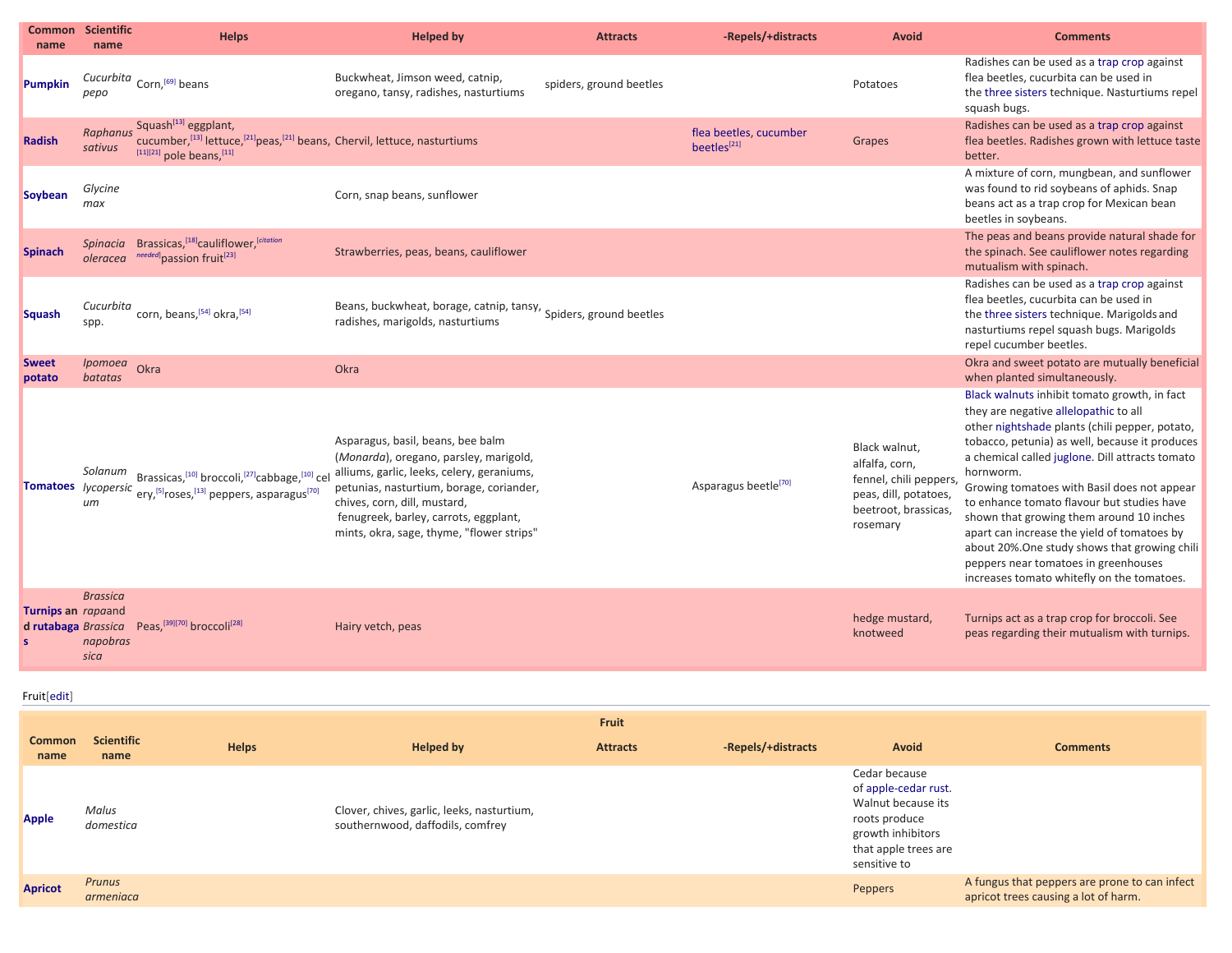| <b>Blueberries</b>          | Vacciniumsp<br>р.      |                                                                                                 | Oak trees, pine trees, strawberries,<br>clover, bay laurel, dewberries, yarrow                        |                   | tomatoes                                                                                                                                                                                      | blueberries need. Strawberries and<br>dewberries create healthy ground cover,<br>clover fixes nitrogen for the blueberries' high<br>needs, yarrow and bay laurel repel unhealthy<br>insects. Each of the herbal companions listed<br>also like the acidic soil the blueberry plant<br>needs. |
|-----------------------------|------------------------|-------------------------------------------------------------------------------------------------|-------------------------------------------------------------------------------------------------------|-------------------|-----------------------------------------------------------------------------------------------------------------------------------------------------------------------------------------------|----------------------------------------------------------------------------------------------------------------------------------------------------------------------------------------------------------------------------------------------------------------------------------------------|
| <b>Fruit trees</b> Various  |                        |                                                                                                 | Alliums, tansy, nasturtiums, marigolds,<br>marjoram, lemon balm,<br>mustards, dandelions, borage      |                   |                                                                                                                                                                                               |                                                                                                                                                                                                                                                                                              |
| <b>Grapes</b>               | Vitis spp.             |                                                                                                 | Hyssop, alyssum, basil, beans, chives,<br>geraniums, mustards, oregano, clover,<br>peas, blackberries |                   | Cabbage,<br>garlic, radishes                                                                                                                                                                  |                                                                                                                                                                                                                                                                                              |
| <b>Melon</b>                | <b>Cucumis</b><br>melo |                                                                                                 | Chamomile, pigweed, summer savoury,<br>sow thistle                                                    |                   |                                                                                                                                                                                               |                                                                                                                                                                                                                                                                                              |
| <b>Passion</b><br>fruit     | Passiflora<br>edulis   |                                                                                                 | Potatoes, beets, Swiss chard, carrots,<br>spinach, strawberries,<br>eggplants, onions, leeks, lettuce |                   | Cucurbits, maize,<br>cowpea, sorghum,<br>okra, sweet potatoes                                                                                                                                 |                                                                                                                                                                                                                                                                                              |
| <b>Pears</b>                | Pyrusspp.              |                                                                                                 | "Aromatic plants"                                                                                     |                   |                                                                                                                                                                                               |                                                                                                                                                                                                                                                                                              |
| Strawberri Fragaria ×<br>es | ananassa               | Bush<br>beans, [11] lettuce, [13] onions, [13] spinac<br>$h1[70]$ passion fruit <sup>[23]</sup> | Caraway, bush beans, lupin,<br>onions, sage, thyme, borage                                            | Slugs and snails. | Brassicas, Verticillium<br>-susceptible species<br>(tomatoes, potatoes,<br>eggplant, peppers,<br>melons, okra, mint,<br>bush or bramble<br>fruits, stone fruits,<br>chrysanthemums,<br>roses) | Thyme planted and/or placed next to each<br>other help grow more strawberries quickly.                                                                                                                                                                                                       |

Pine and oak trees create the acidic soil

## Herbs[[edit\]](https://en.wikipedia.org/w/index.php?title=List_of_companion_plants&action=edit§ion=3)

|                       |                                     |                                                                                                                                                                                           |                  | <b>Herbs</b>                        |                                                              |        |                                                                                                                                                         |
|-----------------------|-------------------------------------|-------------------------------------------------------------------------------------------------------------------------------------------------------------------------------------------|------------------|-------------------------------------|--------------------------------------------------------------|--------|---------------------------------------------------------------------------------------------------------------------------------------------------------|
| <b>Common</b><br>name | <b>Scientific</b><br>name           | <b>Helps</b>                                                                                                                                                                              | <b>Helped by</b> | <b>Attracts</b>                     | -Repels/+distracts                                           | Avoid  | <b>Comments</b>                                                                                                                                         |
| Anise                 | Pimpinella<br>anisum                |                                                                                                                                                                                           | Coriander        |                                     |                                                              |        | Not to be confused with star anise which is an<br>entirely different species.                                                                           |
| <b>Basil</b>          | <b>Ocimum</b><br>basilicum          | Tomato, [10][21][25][52][71] peppers, [13] or<br>egano, asparagus, petunias, grapes                                                                                                       | Chamomile, anise | Slugs and snails. butterflies       | asparagus beetle, hornworms,<br>mosquitoes, thrips and flies |        | Is said to make tomatoes taste better,<br>Common rue, thyme chamomile and anise are supposed to increase<br>the essential oils in many herbs like basil |
| <b>Borage</b>         | <b>Borago</b><br><i>officinalis</i> | Almost everything, especially<br>beans, [13] strawberry, [13][21][16] cucurb<br>its (cucumber, squash <sup>[13][21]</sup> ), fruit<br>trees, [1] tomatoes <sup>[13][21]</sup> and cabbage |                  | Predatory insects,<br>honeybees     | Many pests, tomato worm <sup>[21]</sup>                      |        | Predict a square metre for its adult size.<br>Borage is a good companion for a wide variety<br>of plants.                                               |
| <b>Caraway</b>        |                                     | Carum carvi Strawberries[16]                                                                                                                                                              |                  | Parasitic wasps, parasitic<br>flies |                                                              | Dil    |                                                                                                                                                         |
| Catnip                | <b>Nepeta</b><br>cataria            | Eggplant <sup>[21]</sup>                                                                                                                                                                  |                  |                                     | Flea beetles, ants, aphids                                   |        |                                                                                                                                                         |
| <b>Chamomile</b>      | Matricaria<br>recutita              | Most<br>herbs, [13] brassicas, [10][13][18] cucumb<br>er, [13] wheat, onion, [13][21] cabbage <sup>[21]</sup>                                                                             |                  | Hoverflies, wasps                   |                                                              |        | Growing near herbs will increase their oil<br>production.                                                                                               |
| <b>Chervil</b>        | <b>Anthriscus</b><br>cerefolium     | Radish, [13][21] lettuce, broccoli                                                                                                                                                        |                  |                                     | Aphids                                                       | Radish | Loves shade, fortunately it grows well with<br>shade-tolerant food plants; will make radishes<br>grown near it taste spicier                            |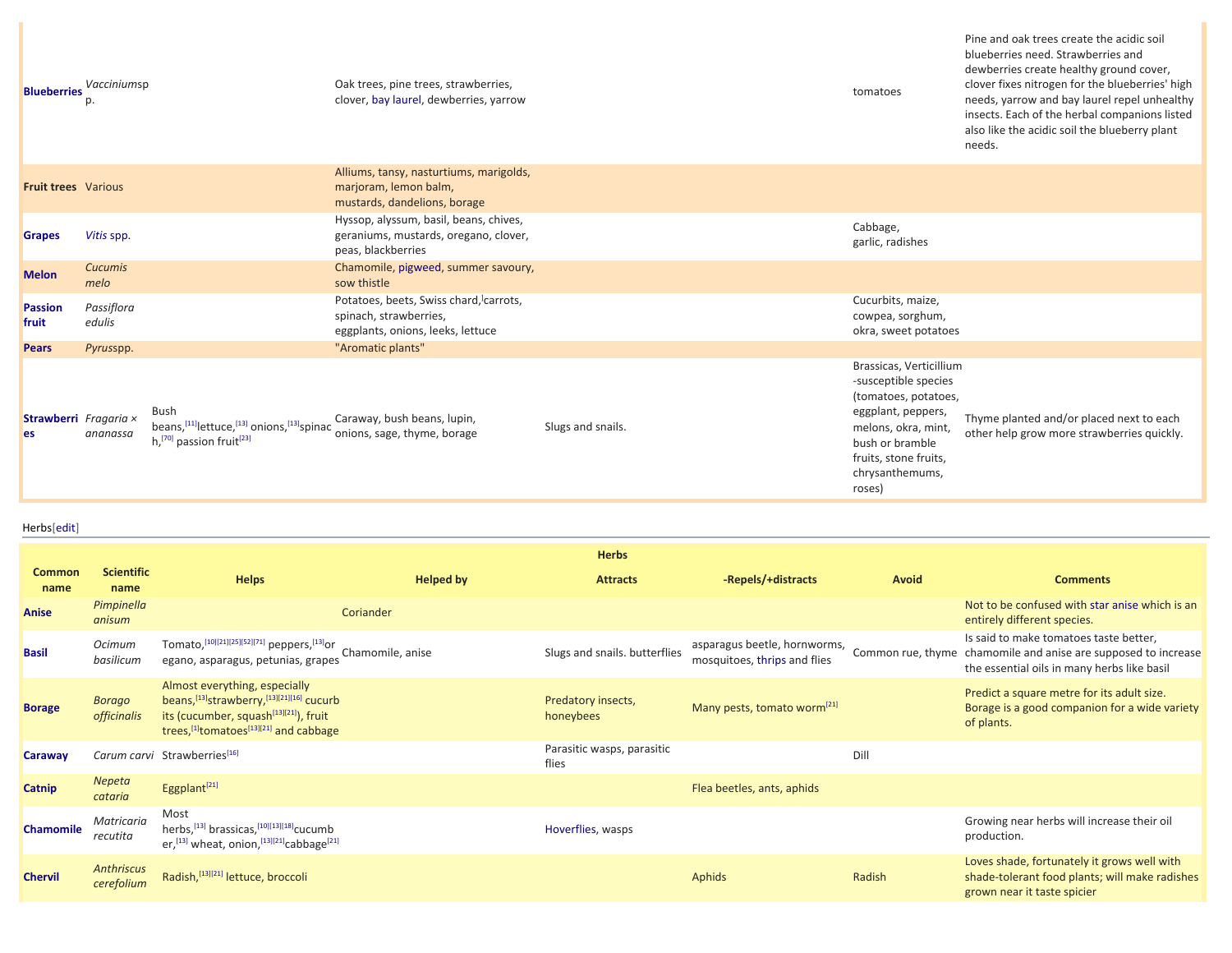| <b>Chives</b>         | Allium<br>иm                   | Apples,<br>carrots, [13][21] grapes, [13] roses, [13][21] t<br>schoenopras omatoes, [13] brassica (broccoli,<br>cabbage, mustard, etc.), many<br>others                                                                                     | Carrots          |                                                                                                       | Cabbage worms, carrot fly,<br>aphids, mites, nematodes                                                                | Beans, peas                    | Same companion traits as all alliums (onions,<br>garlic, shallots, leeks, etc.) said to prevent<br>apple scab after 3 years planting at base of<br>apple trees                                                                                                                                                                                |
|-----------------------|--------------------------------|---------------------------------------------------------------------------------------------------------------------------------------------------------------------------------------------------------------------------------------------|------------------|-------------------------------------------------------------------------------------------------------|-----------------------------------------------------------------------------------------------------------------------|--------------------------------|-----------------------------------------------------------------------------------------------------------------------------------------------------------------------------------------------------------------------------------------------------------------------------------------------------------------------------------------------|
| Cilantro<br>Coriander | Coriandrum<br>sativum          | Anise <sup>[13]</sup> cabbage, <sup>[34]</sup> spinach,<br>lettuce, [60] tomato <sup>[37][72]</sup>                                                                                                                                         | Beans, peas      | Tachinid fly, hoverflies[34][60]                                                                      | Aphids, spider mites, white<br>flies and potato beetle                                                                | Dill                           | Attracts hoverflies which may in turn reduce<br>pest populations in cabbages. Will<br>cross-pollinate easily with dill and ruin both<br>plants.                                                                                                                                                                                               |
| <b>Dill</b>           | Anethum<br>graveolens          | Brassicas, [5][10][13] broccoli, [10] <sub>cabbag</sub><br>$e^{[21][33]}$ corn, $^{[21]}$ eggplant/aubergine, Fennel<br>$^{[10]}$ fennel, <sup>[78]</sup> lettuce, <sup>[13][21]</sup> onions, <sup>[13]</sup><br>cucumbers <sup>[21]</sup> |                  | Tiger swallowtail<br>butterflies/caterpillars,<br>tomato hornworm,<br>honeybees, ichneumonid<br>wasps | hoverflies, wasps, ladybugs, Aphids, spider mites, squash<br>bugs, cabbage looper                                     | Carrots, tomatoes,<br>cilantro | One of the few plants said to grow with<br>fennel. See fennel for info about<br>intercropping. Will cross-pollinate easily with<br>cilantro and ruin both.                                                                                                                                                                                    |
| Common<br>name        | <b>Scientific</b><br>name      | <b>Helps</b>                                                                                                                                                                                                                                | <b>Helped by</b> | <b>Attracts</b>                                                                                       | -Repels/+distracts                                                                                                    | <b>Avoid</b>                   | <b>Comments</b>                                                                                                                                                                                                                                                                                                                               |
| Fennel                | Foeniculum<br>vulgare          | $DiII^{[78]}$                                                                                                                                                                                                                               | Dill             | Ladybugs, syrphid fly,<br>tachinid fly                                                                | Aphids                                                                                                                | Almost everything              | Fennel is allelopathic to most garden plants,<br>inhibiting growth, causing to bolt, or actually<br>killing many plants. When growing together a<br>higher ratio of fennel to dill provides the<br>highest profit. Dill has a stabilizing effect on<br>the fennel seed. Because it attracts syrphidae<br>it reduces aphids through predation. |
| <b>Flax</b>           | Linum<br>m                     | usitatissimu Carrots and potatoes                                                                                                                                                                                                           |                  |                                                                                                       | Colorado potato beetle                                                                                                | Almost everything              | Flax contains tannin and linseed oils which<br>may offend the Colorado potato bug                                                                                                                                                                                                                                                             |
| <b>Garlic</b>         | Allium<br>sativum              | Vetch, brassicas, beets, roses,<br>tomatoes, cucumbers, lettuce,<br>celery, peas, potatoes                                                                                                                                                  | Tarragon, peas   |                                                                                                       | Aphids, Japanese beetles,<br>mites, cabbage looper, ants,<br>cabbage maggot, fruit borers,<br>red spider mites, slugs | Cabbages, grapes               | See Alliums entry for more info. Peas and<br>garlic when planted closely together suppress<br>each other's growth; however the profit over<br>land area used is higher. <sup>[39]</sup> Tarragon makes<br>garlic grow rapidly.                                                                                                                |
| <b>Hyssop</b>         | <b>Hyssopus</b><br>officinalis | Brassicas, cabbage, grapes                                                                                                                                                                                                                  |                  | Honeybees, butterflies                                                                                | Cabbage moth larvae, cabbage Radishes <sup>[21]</sup><br>butterflies                                                  |                                | Stimulates growth of grapes.                                                                                                                                                                                                                                                                                                                  |
| Lavender              | Lavandula<br>stoechas          | Chamomile, lettuce, brassicas,<br>anqustifolia, onions, tomatoes, oregano,<br>L. dentata, L. thyme, marjoram, sage, rosemary,<br>basil, lemon balm, squash                                                                                  |                  |                                                                                                       |                                                                                                                       |                                |                                                                                                                                                                                                                                                                                                                                               |
| Lemon grass           | Cymbopogo<br>n citratus        | Eggplant                                                                                                                                                                                                                                    |                  |                                                                                                       | Cutworms                                                                                                              |                                | Has been shown to reduce cutworms in<br>eggplant in laboratory trials but needs field<br>testing                                                                                                                                                                                                                                              |
| Lovage                | Levisticum<br>officinale       | Beans                                                                                                                                                                                                                                       |                  | Ichneumonid wasps, ground<br>beetles (good)                                                           |                                                                                                                       | Rhubarb                        | Is thought to improve the health of almost all<br>plants, like borage and geraniums, is<br>considered a "magic bullet" of companion<br>planting                                                                                                                                                                                               |
| <b>Oregano</b>        | <b>Origanum</b><br>vulgare     | Grapes, tomatoes, peppers,<br>pumpkin, [13] many other plants                                                                                                                                                                               | <b>Basil</b>     | Hoverflies/Syrphidae[60]                                                                              | Aphids <sup>[60]</sup>                                                                                                |                                | Provides ground cover and much-needed<br>humidity for pepper plants if allowed to<br>spread among them. Because it attracts<br>syrphidae, it reduces aphids through<br>predation. <sup>[60]</sup>                                                                                                                                             |
| <b>Parsley</b>        | crispum                        | Petroselinum Asparagus, corn/maize, tomatoes Apple, asparagus, rose                                                                                                                                                                         |                  | Swallowtail butterflies,<br>wasps, flies                                                              |                                                                                                                       | Alliums, lettuce               | Sacrificially attracts insects that feed on<br>tomatoes                                                                                                                                                                                                                                                                                       |
| <b>Peppermint</b>     | Mentha<br>piperita             | Alliums, brassicas, cabbage, peas,<br>tomatoes                                                                                                                                                                                              |                  |                                                                                                       | Cabbage root fly, ants,<br>cabbage looper, aphids, onion<br>fly                                                       |                                | Repels cabbage flies, has same general<br>companion properties as other mints                                                                                                                                                                                                                                                                 |
| <b>Rosemary</b>       | officinalis                    | Rosmarinus Cabbage, beans, brassicas,<br>carrots, thyme                                                                                                                                                                                     |                  |                                                                                                       | Bean beetle                                                                                                           |                                | Deters cabbage flies, repels many bean<br>parasites                                                                                                                                                                                                                                                                                           |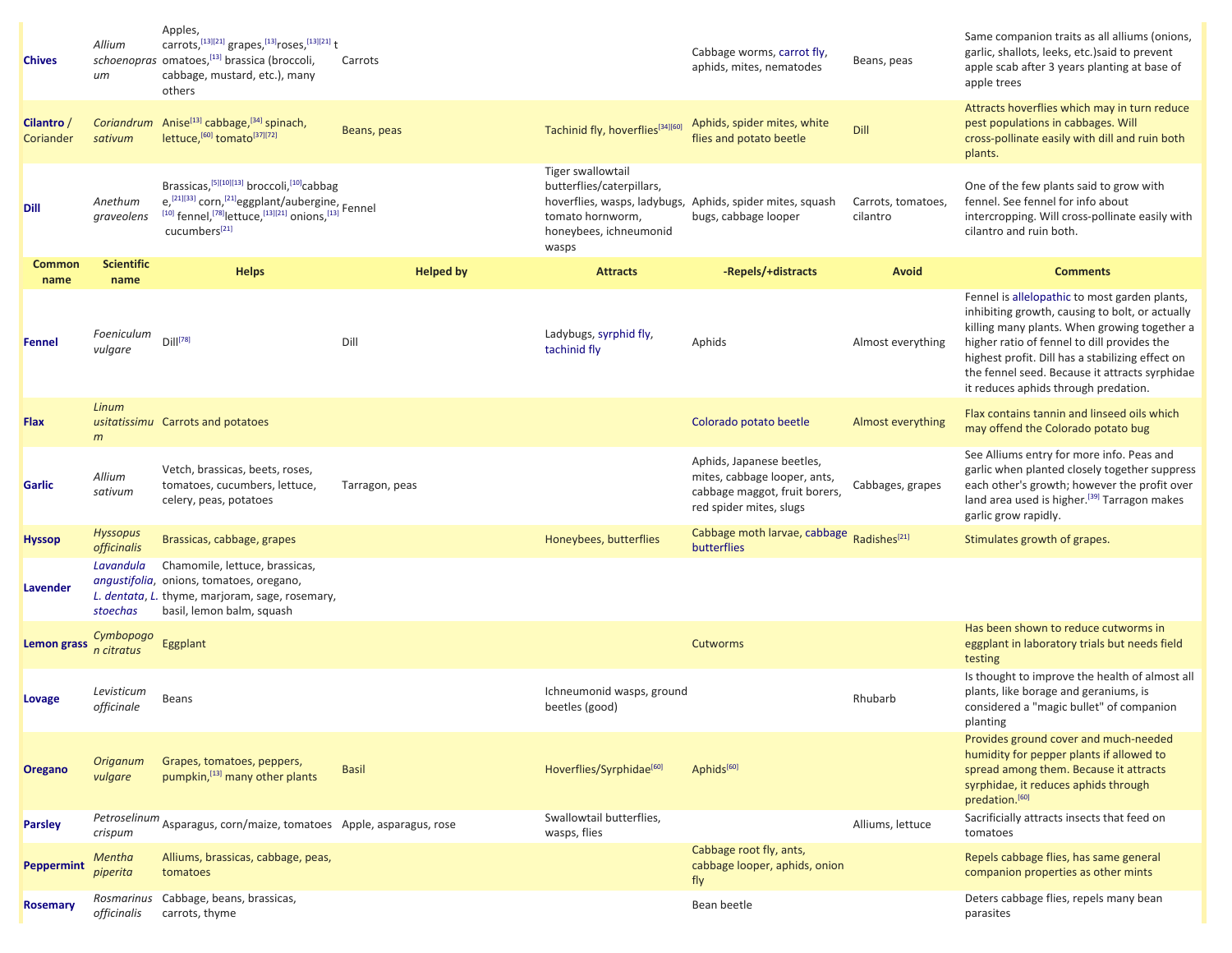| <b>Common</b><br>name      | <b>Scientific</b><br>name                | <b>Helps</b>                                                                                                | <b>Helped by</b> | <b>Attracts</b>                                      | -Repels/+distracts                                                                                                | Avoid                                                      | <b>Comments</b>                                                                                                                                                                                                                    |
|----------------------------|------------------------------------------|-------------------------------------------------------------------------------------------------------------|------------------|------------------------------------------------------|-------------------------------------------------------------------------------------------------------------------|------------------------------------------------------------|------------------------------------------------------------------------------------------------------------------------------------------------------------------------------------------------------------------------------------|
| <b>Sage</b>                | Salvia<br>officinalis                    | Brassicas, rosemary, cabbage,<br>beans, Brussels sprouts, carrots,<br>strawberry, tomato, marjoram          |                  | Honeybees, cabbage<br>butterfly                      | Cabbage flies, carrot fly, black<br>flea beetle, cabbage looper,<br>cabbage maggot, repels many<br>bean parasites | Avoid any member of<br>the allium family and<br>common rue |                                                                                                                                                                                                                                    |
| Southernwo Artemisia<br>od | abrotanum                                | Brassicas, fruit trees                                                                                      |                  |                                                      |                                                                                                                   |                                                            | Controls cabbage moths and malaria<br>mosquitoes.                                                                                                                                                                                  |
| <b>Spearmint</b>           | Mentha<br>spicata                        | Alliums, brassicas,<br>cabbage, peas, tomatoes                                                              |                  |                                                      | Ants, aphids, onion fly,<br>cabbage root fly                                                                      |                                                            | Controls ants and aphids, has same general<br>companion properties as other mints.                                                                                                                                                 |
| <b>Stinging</b><br>nettle  | Urtica dioica                            | Chamomille, mint, broccoli,<br>tomatoes, valerian, angelica<br>archangelica, marjoram, sage &<br>peppermint |                  |                                                      | Aphids                                                                                                            |                                                            |                                                                                                                                                                                                                                    |
| <b>Summer</b><br>savoury   | Satureja<br>hortensis                    | Beans, melon, onions                                                                                        |                  |                                                      |                                                                                                                   |                                                            | Also delays germination of certain foul herbs                                                                                                                                                                                      |
| <b>Tarragon</b>            | <b>Artemisia</b><br>dracunculus eggplant | Most vegetables, but especially                                                                             |                  |                                                      |                                                                                                                   |                                                            | Its scent is disliked by most pests, and this<br>plant is also thought to have Nurse Plant<br>properties, enhancing the growth and flavor of<br>crops grown with it.                                                               |
| <b>Thyme</b>               | Thymus<br>vulgaris                       | Brassicas, cabbage,<br>eggplant/aubergine, potato,<br>strawberry, tomato, Brussels<br>sprouts               |                  | Hoverflies/Syrphidae                                 | Cabbage worm, cabbage<br>weevil, cabbage looper,<br>aphids, whitefly                                              |                                                            | Because it attracts syrphidae it reduces aphids<br>through predation. <sup>[60]</sup>                                                                                                                                              |
| <b>Wormwood</b>            | <b>Artemisia</b><br>absinthium           | <b>Brassicas, carrots</b>                                                                                   |                  |                                                      | Ants                                                                                                              |                                                            | Wormwood should be used with caution<br>around most vegetables since it does contain<br>toxins.[13]                                                                                                                                |
| Yarrow                     | Achillea<br>millefolium                  | Many plants, "Most aromatic<br>plants.'                                                                     |                  | Predatory wasps, ladybugs,<br>hoverflies, damselbugs | Aphids                                                                                                            |                                                            | May increase the essential oil production of<br>some herbs. Also improves soil quality, use the<br>leaves to enrich compost, or as mulch.<br>Because it attracts syrphidae it reduces aphids<br>through predation. <sup>[60]</sup> |

## Flowers[\[edit\]](https://en.wikipedia.org/w/index.php?title=List_of_companion_plants&action=edit§ion=4)

|                       |                                         |                                                                                      |                     | <b>Flowers</b>                          |                                  |                                                          |                                                                                                                                                                                                     |
|-----------------------|-----------------------------------------|--------------------------------------------------------------------------------------|---------------------|-----------------------------------------|----------------------------------|----------------------------------------------------------|-----------------------------------------------------------------------------------------------------------------------------------------------------------------------------------------------------|
| <b>Common</b><br>name | <b>Scientific name</b>                  | <b>Helps</b>                                                                         | <b>Helped by</b>    | <b>Attracts</b>                         | -Repels/+distracts               | Avoid                                                    | <b>Comments</b>                                                                                                                                                                                     |
| <b>Alyssum</b>        | Lobularia maritima                      | Grapes, lettuce                                                                      |                     | Syrphidaeand most<br>beneficial insects | Aphids                           |                                                          | Because they attract syrphidae they help<br>reduce aphids through predation. [10][60]                                                                                                               |
| Baby's<br>breath      | Gypsophila paniculata                   |                                                                                      |                     | Syrphidae                               | Aphids                           |                                                          | Because they attract syrphidae they help<br>reduce aphids through predation. <sup>[60]</sup>                                                                                                        |
| <b>Bee balm</b>       | Monarda spp.                            | Tomato                                                                               |                     | <b>Bees</b>                             |                                  |                                                          |                                                                                                                                                                                                     |
| poppy                 | Californian Eschscholzia<br>californica |                                                                                      |                     | Syrphidae                               | Aphids                           |                                                          | Because they attract syrphidae they help<br>reduce aphids through predation. <sup>[60]</sup>                                                                                                        |
| <b>Dianthus</b>       | Dianthus caryophyllus                   | Roses, lavender,<br>echinacea, aster, foxglove                                       |                     |                                         | Slugs                            |                                                          |                                                                                                                                                                                                     |
|                       | Geraniums Pelargoniumspp.               | Roses, corn, peppers,<br>grapes                                                      |                     |                                         | Leafhoppers, Japanese<br>beetles | Tomatoes, tobacco,<br>eggplants and other<br>nightshades | A trap crop, attracting pests away<br>from roses and grape vines, distracts beet<br>leafhoppers, carrier of the curly top virus,<br>keep away from solanaceous plants like<br>eggplant, and tobacco |
| Larkspur              | Delphiniumspp.                          | Beans, [13] cabbage <sup>[13]</sup>                                                  |                     |                                         |                                  |                                                          |                                                                                                                                                                                                     |
| Lupin                 | Lupinus                                 | Cucurbits, brassica,<br>lettuce, rosemary, dill,<br>strawberry, <sup>[16]</sup> rose | Summer savory, rose | Honeybees                               |                                  | Tomatoes and other<br>solanaceae                         | This wildflower is a legume, hosting bacteria<br>that fixes nitrogen in the soil, fertilizing it for<br>neighboring plants. Same with marigold,                                                     |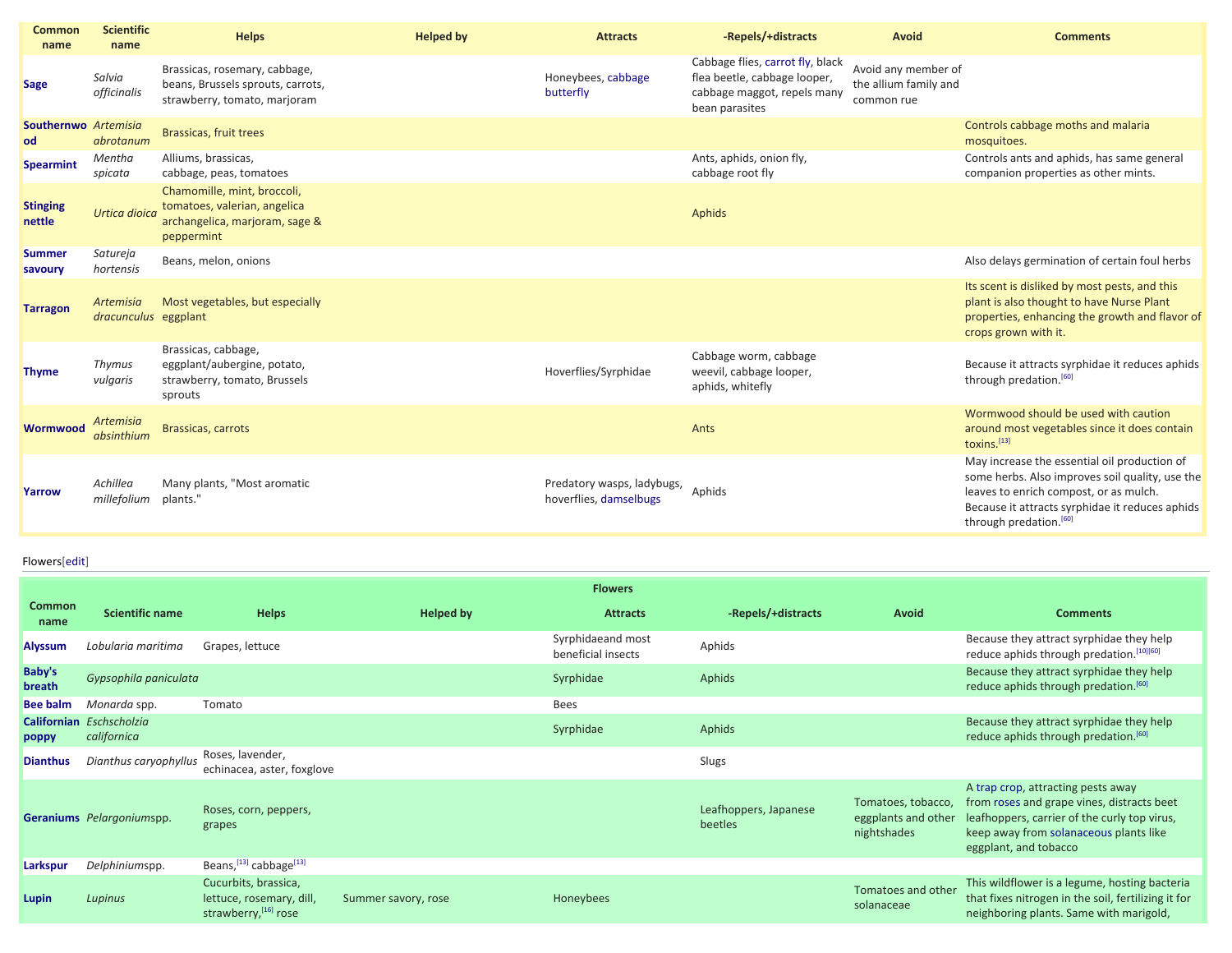|                       |                                                                                     |                                                                                                                                                 |                                                         |                          |                                                                                                                                                                                                                                                                |                                                          | planting nearby roses causes them to grow<br>vigorously.                                                                                                                                                                                                                                                                                                                                                                                                                                                                                                                |
|-----------------------|-------------------------------------------------------------------------------------|-------------------------------------------------------------------------------------------------------------------------------------------------|---------------------------------------------------------|--------------------------|----------------------------------------------------------------------------------------------------------------------------------------------------------------------------------------------------------------------------------------------------------------|----------------------------------------------------------|-------------------------------------------------------------------------------------------------------------------------------------------------------------------------------------------------------------------------------------------------------------------------------------------------------------------------------------------------------------------------------------------------------------------------------------------------------------------------------------------------------------------------------------------------------------------------|
| <b>Marigold</b>       | Tagetes patula, T.<br>erecta, T. minuta                                             | Most plants, especially<br>tomatoesand peppers,<br>cucurbits (cucumbers,<br>gourds, squash,<br>potatoes, roses, alliums,<br>brassicas, zucchini | Rose                                                    | Snails and slugs.        | Root-knot nematodes, beet<br>leaf hoppers, cucumber<br>beetle, squash bug, onion fly,<br>cabbage root fly                                                                                                                                                      |                                                          | Marigolds are a wonder-drug of the<br>companion plant world, invoking the saying<br>"plant them everywhere in your garden".<br>French marigolds (T. patula) produce a<br>pesticidal chemical from their roots, so strong<br>it lasts years after they are gone. Mexican<br>marigolds (T. erecta) do the same, but are so<br>strong they will inhibit the growth of some<br>more tender herbs. Stinking Roger (T. minuta)<br>has also been found effective against certain<br>perennial weeds. Same with lupin, planting<br>nearby roses causes them to grow vigorously. |
|                       | <b>Nasturtium</b> Tropaeolum majus                                                  | Beans, squash, tomatoes,<br>fruit trees, brassicas,<br>radish cucumbers                                                                         |                                                         | <b>Predatory insects</b> | Aphids, asparagus beetle,<br>cabbage looper, cabbage<br>worm, carrot fly, cabbage<br>weevil, Colorado potato<br>beetlesquash bug, Japanese Cauliflower<br>beetle, Mexican bean beetle,<br>striped pumpkin beetles,<br>whitefly, cucumber<br>beetlesflea beetle |                                                          | Trap crops for aphids, is among the best at<br>attracting predatory insects, deters many<br>pests of cucurbits                                                                                                                                                                                                                                                                                                                                                                                                                                                          |
| <b>Pansy</b>          | Viola x wittrockiana                                                                | Alliums, onions, roses                                                                                                                          | Roses                                                   |                          | Bees, butterflies, ants                                                                                                                                                                                                                                        | Ants (with aphids),<br>snails, slugs, white<br>butterfly | A good and nice-smelling flower that really<br>attracts ants. It is like the viola plant, but has<br>two or three colors in flowers. Helps alliums<br>and onions, which repels the white butterfly.                                                                                                                                                                                                                                                                                                                                                                     |
| Petunia               | Petunia x hybrida                                                                   | Cucurbits (squash,<br>pumpkins, cucumbers),<br>asparagus                                                                                        |                                                         |                          | Leafhoppers, Japanese<br>beetles, aphids, asparagus<br>beetle                                                                                                                                                                                                  |                                                          | Is a trap crop almost identical to geraniums in<br>function                                                                                                                                                                                                                                                                                                                                                                                                                                                                                                             |
| <b>Phacelia</b>       |                                                                                     | Plants which are prone to<br>Phacelia tanacetifolia aphids, especially lettuce,<br>tomato, rose                                                 |                                                         | hoverfly                 |                                                                                                                                                                                                                                                                |                                                          | This plant attracts hoverflies and is good<br>around plants which are prone to aphids.                                                                                                                                                                                                                                                                                                                                                                                                                                                                                  |
| <b>Rose</b>           | Rosa spp.                                                                           |                                                                                                                                                 | Chives, [13][21] garlic, [13] marigolds <sup>[13]</sup> |                          |                                                                                                                                                                                                                                                                |                                                          |                                                                                                                                                                                                                                                                                                                                                                                                                                                                                                                                                                         |
|                       | <b>Sunflower</b> Helianthus annuus                                                  | Peppers, [63][64] corn,<br>cucumber, [46] soybeans,<br>tomatoes, swan plant                                                                     | Swan plant                                              |                          | Aphids                                                                                                                                                                                                                                                         | Pole beans                                               | Was grown as a companion for corn (maize)<br>before modern Europeans arrived in the<br>Americas, supposedly increases their<br>production, ants herd aphids onto sunflowers,<br>keeping them off neighboring plants. Works as<br>a trap plant for thrips keeping them off of bell<br>peppers. Planting near swan plants help<br>sunflowers grow rapidly.                                                                                                                                                                                                                |
| <b>Common</b><br>name | <b>Scientific name</b>                                                              | <b>Helps</b>                                                                                                                                    | <b>Helped by</b>                                        | <b>Attracts</b>          | -Repels/+distracts                                                                                                                                                                                                                                             | <b>Avoid</b>                                             | <b>Comments</b>                                                                                                                                                                                                                                                                                                                                                                                                                                                                                                                                                         |
| <b>Swan plant</b>     | <b>Gomphocarpus</b><br>physocarpus, Asclepia Sunflower<br>s physocarpa,<br>milkweed |                                                                                                                                                 | Sunflower, basil                                        | Monarch butterfly        | Aphids                                                                                                                                                                                                                                                         | Plants that<br>pider mites                               | Attracts the monarch butterfly during spring<br>attracts aphids and s and summer. Basil repels pests that attracts by<br>the swan plant like aphids.                                                                                                                                                                                                                                                                                                                                                                                                                    |
|                       | <b>Sweet pea</b> Lathyrus odoratus                                                  |                                                                                                                                                 | Brassica, spinach, silverbeet and salads Bees           |                          |                                                                                                                                                                                                                                                                | Aphids                                                   | An annual climbing plant, which is like the<br>edible pea. Makes a good decoration in your<br>garden or fence.                                                                                                                                                                                                                                                                                                                                                                                                                                                          |
| <b>Tansy</b>          | Tanacetum vulgare                                                                   | Beans,<br>brassicas, [10] cucurbits<br>(cucumbers, squash, etc.),<br>raspberries and relatives,<br>roses, corn, fruit trees <sup>[1]</sup>      |                                                         | Ladybugs, honeybees      | flying insects(Ichneumonid<br>wasps), ants, Japanese<br>beetles, cabbage butterfly,<br>cabbage maggot, asparagus<br>beetle, carrot fly, striped<br>cucumber beetles, Colorado                                                                                  |                                                          | Toxic to people and many animals, don't plant<br>it where livestock browse. Is reputed to<br>generally repel insects (except for<br>nectar-eating types).                                                                                                                                                                                                                                                                                                                                                                                                               |